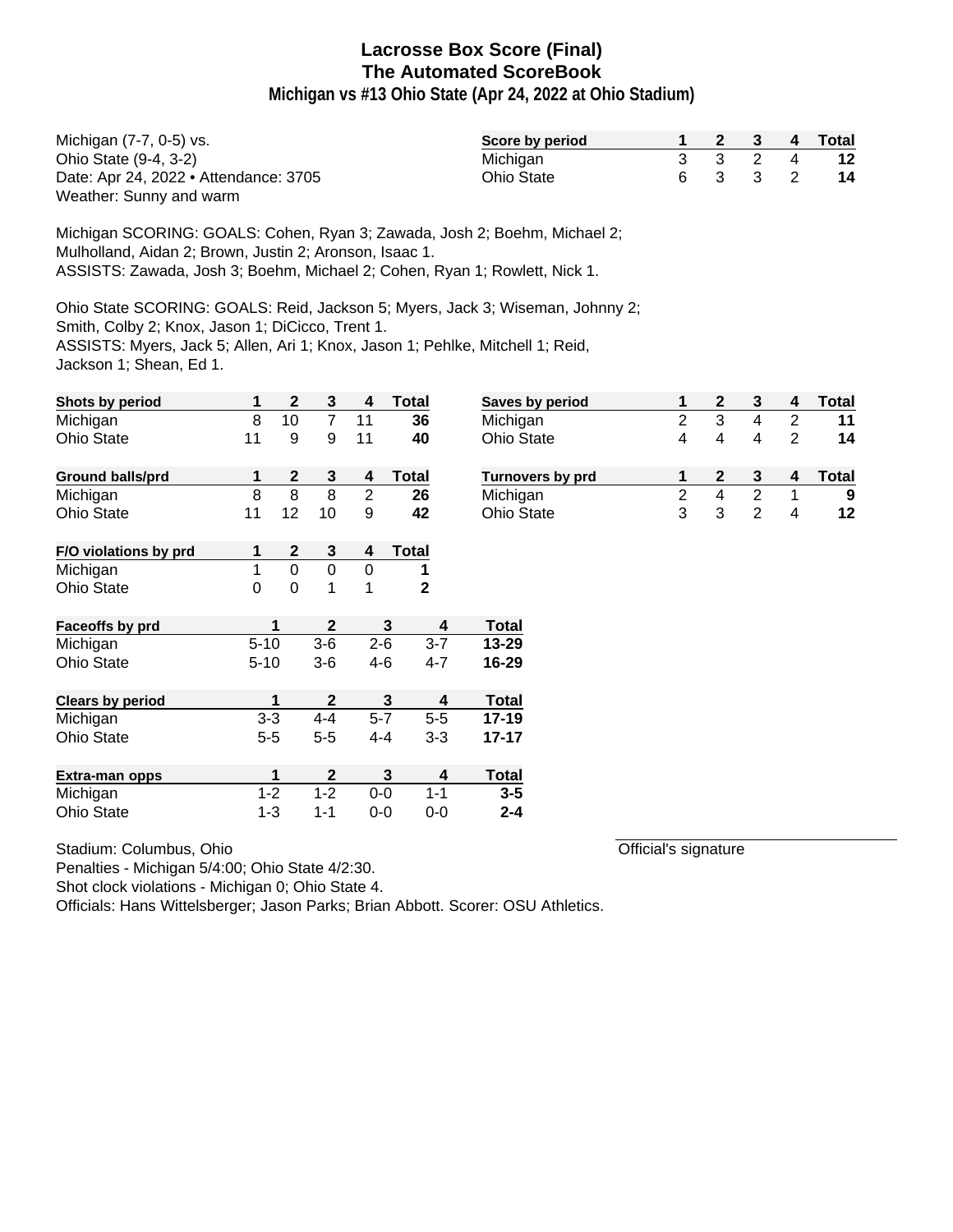**Michigan vs #13 Ohio State (Apr 24, 2022 at Ohio Stadium)**

|     | <b>Ohio State</b> |                    |                              |    |                          |                          |                              |                          |                |                          |                          |             |
|-----|-------------------|--------------------|------------------------------|----|--------------------------|--------------------------|------------------------------|--------------------------|----------------|--------------------------|--------------------------|-------------|
| Pos | ##                | <b>Player</b>      | G                            | A  | <b>Pts</b>               |                          | Sh SOG GB                    |                          | Face           | TO                       | CТ                       | <b>Pens</b> |
| g   | 1                 | Wahlund, Skylar    | ۰                            |    | ۰                        |                          | $\overline{\phantom{a}}$     | 6                        |                |                          |                          |             |
| a   | $\overline{2}$    | Myers, Jack        | 3                            | 5  | 8                        | 9                        | 6                            | $\overline{4}$           |                | 1                        |                          |             |
| m   | 3                 | Allen, Ari         | $\blacksquare$               | 1  | 1                        | 1                        | $\blacksquare$               | 1                        |                | 1                        |                          |             |
| a   | 4                 | Smith, Colby       | $\overline{2}$               |    | $\overline{2}$           | 5                        | 3                            | $\overline{2}$           |                | 1                        | $\overline{\phantom{a}}$ |             |
| m   | 6                 | White, Scott       | ۰                            |    | $\blacksquare$           | 4                        | 1                            | $\overline{\phantom{a}}$ |                | ÷                        | 1                        |             |
| a   | 16                | Knox, Jason        | 1                            | 1  | $\overline{2}$           | $\overline{2}$           | 1                            | 1                        | $\overline{a}$ | 1                        | 1                        |             |
| m   | 29                | Reid, Jackson      | 5                            | 1  | 6                        | 10                       | 8                            | 2                        |                | 1                        | 1                        |             |
| d   | 42                | Gallagher, Tyler   | $\overline{\phantom{a}}$     |    |                          |                          | $\overline{a}$               | 6                        | L.             | $\overline{a}$           | 1                        | $1 - 0:30$  |
| d   | 44                | Van Buren, Bobby   | ۰                            |    |                          |                          | ä,                           | 1                        |                | ۰                        | 1                        | $1 - 0:30$  |
| d   | 52                | Snyder, Jacob      |                              |    |                          |                          | $\blacksquare$               | 1                        |                | $\blacksquare$           | 1                        |             |
|     |                   | -- Substitutes --  |                              |    |                          |                          |                              |                          |                |                          |                          |             |
|     | 8                 | Cmiel, Connor      | -                            |    |                          |                          | $\qquad \qquad \blacksquare$ | $\overline{4}$           |                | 1                        |                          |             |
|     | 10                | Shean, Ed          |                              | 1  | 1                        | 1                        | 1                            |                          |                |                          |                          |             |
|     | 11                | Zupicich, Stephen  |                              |    |                          |                          |                              |                          |                |                          |                          |             |
|     | 15                | Raney, Carson      | ۰                            |    | $\overline{\phantom{a}}$ |                          | $\blacksquare$               |                          |                | ۰                        |                          |             |
|     | 17                | Ludd, Zach         |                              |    | -                        | 1                        | 1                            | $\overline{\phantom{0}}$ |                |                          |                          |             |
|     | 18                | DiCicco, Trent     | 1                            |    | 1                        | 1                        | 1                            | 4                        |                | ۰                        |                          | $1 - 0:30$  |
|     | 20                | Blanchard, Drew    | $\qquad \qquad \blacksquare$ | Ξ. | $\overline{\phantom{a}}$ | $\overline{\phantom{a}}$ | $\qquad \qquad \blacksquare$ | 3                        | $5 - 8$        | 1                        | ۰                        |             |
|     | 22                | Wiseman, Johnny    | $\overline{2}$               |    | $\overline{2}$           | 6                        | 3                            | 1                        |                |                          |                          |             |
|     | 25                | Pehlke, Mitchell   | $\overline{a}$               | 1  | 1                        | ÷,                       | $\overline{a}$               |                          |                | $\overline{\phantom{a}}$ | $\overline{\phantom{a}}$ |             |
|     | 30                | Inacio, Justin     |                              |    |                          |                          | ä,                           | 5                        | $11 - 21$      | 1                        |                          |             |
|     | 38                | Langermeier, Greg  |                              |    |                          |                          | $\blacksquare$               | 1                        |                |                          |                          | $1 - 1:00$  |
|     | 50                | Riss, Evan         | ٠                            |    | ۰                        |                          | $\overline{\phantom{a}}$     |                          |                | ۰                        | ٠                        |             |
|     |                   | <b>Totals</b>      | 14                           | 10 | 24                       | 40                       | 25                           | 42                       | 16-29          | 12                       | 6                        | $4 - 2:30$  |
|     |                   |                    |                              |    |                          |                          |                              |                          |                |                          |                          |             |
| ##  |                   | <b>Goalkeepers</b> | <b>Minutes</b>               | GA |                          | W/L                      |                              | <b>Saves</b>             |                |                          |                          |             |

1 Wahlund, Skylar 60:00 12 W 14

Win-Wahlund, Skylar (6-2).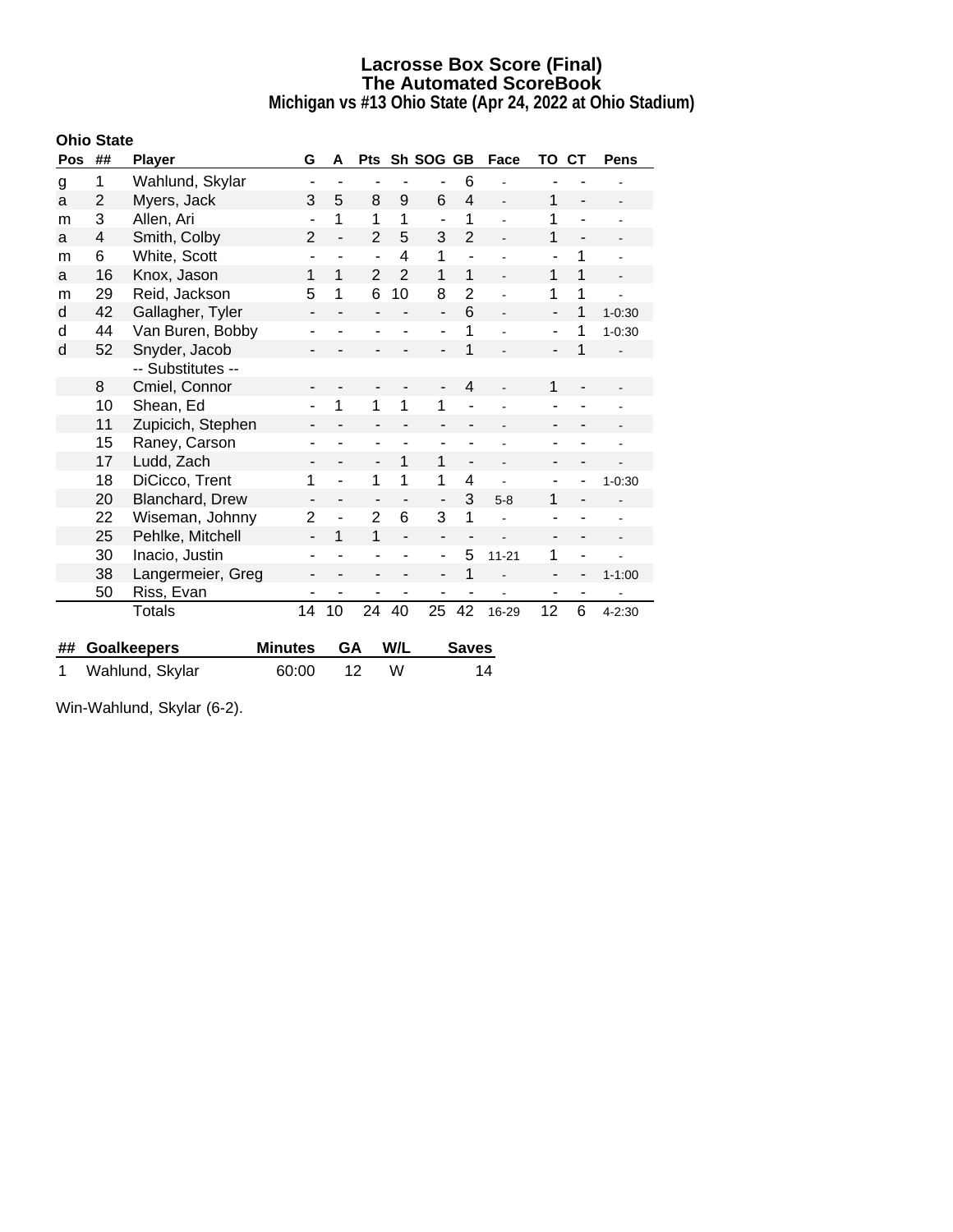**Michigan vs #13 Ohio State (Apr 24, 2022 at Ohio Stadium)**

|            | <b>Michigan</b> |                    |                          |                          |                          |                              |                              |                |                          |                          |                          |                          |
|------------|-----------------|--------------------|--------------------------|--------------------------|--------------------------|------------------------------|------------------------------|----------------|--------------------------|--------------------------|--------------------------|--------------------------|
| <b>Pos</b> | ##              | <b>Player</b>      | G                        | Α                        | <b>Pts</b>               |                              | Sh SOG GB                    |                | Face                     | TO                       | <b>CT</b>                | <b>Pens</b>              |
| m          | 1               | Brown, Justin      | $\overline{c}$           | L,                       | $\overline{2}$           | 3                            | 3                            | Ĭ.             |                          | 1                        |                          |                          |
| m          | $\overline{2}$  | Bonomi, Jake       | $\overline{\phantom{0}}$ | $\overline{\phantom{0}}$ | $\overline{a}$           | $\overline{2}$               | $\qquad \qquad \blacksquare$ | -              | $\overline{\phantom{a}}$ | $\overline{\phantom{a}}$ | $\overline{\phantom{0}}$ | $\overline{\phantom{a}}$ |
| a          | 5               | Boehm, Michael     | $\overline{2}$           | $\overline{2}$           | 4                        | 5                            | $\overline{4}$               | $\overline{2}$ |                          | $\overline{2}$           | ÷,                       | $\overline{a}$           |
| a          | 9               | Zawada, Josh       | $\overline{2}$           | 3                        | 5                        | 9                            | $\overline{7}$               | $\mathbf{1}$   |                          | $\overline{2}$           | $\overline{\phantom{0}}$ |                          |
| d          | 14              | Whitney, Jack      | ÷,                       | ÷,                       | $\overline{a}$           | 1                            | ÷,                           | 1              | $\overline{a}$           | ÷,                       | 1                        | $1 - 1:00$               |
| d          | 18              | Schriber, Ryan     | $\overline{\phantom{a}}$ |                          | ÷,                       | L.                           | $\overline{\phantom{a}}$     | ÷,             | $\overline{a}$           | ÷,                       | ÷,                       |                          |
| d          | 19              | Darby, Andrew      | ۰                        | ÷,                       | ÷                        | $\overline{\phantom{a}}$     | ٠                            | 5              | $\overline{a}$           | $\mathbf 1$              | 1                        |                          |
| m          | 22              | Aronson, Isaac     | 1                        | $\overline{\phantom{0}}$ | 1                        | 4                            | $\overline{2}$               | $\overline{2}$ | $\overline{a}$           | ٠                        | -                        |                          |
| a          | 40              | Cohen, Ryan        | 3                        | 1                        | 4                        | 5                            | $\overline{4}$               | ÷              |                          | $\blacksquare$           |                          |                          |
| g          | 41              | Carr, Shane        | -                        |                          | $\overline{a}$           |                              | $\overline{a}$               | 5              |                          |                          |                          |                          |
|            |                 | -- Substitutes --  |                          |                          |                          |                              |                              |                |                          |                          |                          |                          |
|            | $\overline{7}$  | Kiracofe, John     |                          |                          | $\blacksquare$           |                              |                              |                |                          |                          |                          |                          |
|            | 13              | Zaugg, Jackson     |                          |                          | ۰                        | 1                            | 1                            | i,             |                          | ٠                        |                          | $1 - 0:30$               |
|            | 15              | Jackson, Jacob     | -                        | $\overline{\phantom{0}}$ | $\overline{\phantom{a}}$ | 1                            | $\overline{a}$               | -              |                          | $\mathbf{1}$             | $\overline{\phantom{0}}$ |                          |
|            | 17              | Ennis, Justin      |                          |                          | ä,                       |                              | Ē,                           |                |                          |                          | ÷,                       | $\blacksquare$           |
|            | 20              | Delgado, Lucas     |                          |                          | ۰                        |                              | ۰                            | -              | $\overline{a}$           | $\overline{\phantom{a}}$ | $\overline{\phantom{a}}$ |                          |
|            | 21              | Cosgrove, Michael  | ٠                        |                          | ٠                        | L,                           | -                            | 1              | $\overline{a}$           | 1                        | ÷.                       | $\ddot{\phantom{0}}$     |
|            | 24              | Mirer, Oliver      | $\overline{\phantom{0}}$ | $\overline{\phantom{0}}$ | $\overline{\phantom{a}}$ | ÷,                           | $\overline{\phantom{a}}$     | $\overline{a}$ | $\overline{a}$           | 1                        | $\overline{\phantom{0}}$ | $2 - 1:30$               |
|            | 30              | Gardner, Dylan     | ۰                        |                          | ۰                        | -                            | $\overline{a}$               | ÷              |                          | ۰                        |                          | $1 - 1:00$               |
|            | 37              | Rowlett, Nick      | $\overline{\phantom{0}}$ | 1                        | 1                        | $\mathbf{1}$                 | 1                            | 6              | $10 - 21$                | $\overline{a}$           | $\overline{\phantom{0}}$ |                          |
|            | 38              | Wietfeldt, Justin  |                          |                          |                          |                              | Ĭ.                           | $\overline{2}$ | $3 - 8$                  | $\overline{a}$           | 1                        |                          |
|            | 44              | Legg, Gavin        |                          |                          |                          |                              |                              | 1              |                          |                          |                          |                          |
|            | 47              | Johnson, Zach      | ٠                        | ÷,                       | ٠                        | ÷,                           | ٠                            | ÷              | L,                       | $\overline{a}$           | ÷,                       | $\blacksquare$           |
|            | 50              | Atillasoy, Hakan   | -                        | $\overline{a}$           | -                        | $\qquad \qquad \blacksquare$ | -                            |                | $\blacksquare$           | ٠                        | ÷,                       |                          |
|            | 51              | Mulholland, Aidan  | $\overline{2}$           | ÷,                       | $\overline{2}$           | 4                            | $\overline{\mathbf{4}}$      | L              |                          | $\blacksquare$           |                          |                          |
|            | 52              | Stephenson, Kyle   | $\overline{\phantom{0}}$ | -                        | $\overline{\phantom{a}}$ | $\overline{\phantom{a}}$     | $\overline{\phantom{a}}$     | -              |                          | $\overline{\phantom{a}}$ | -                        |                          |
|            | 88              | Houlihan, Emmett   |                          |                          | $\overline{a}$           | $\overline{\phantom{a}}$     |                              | -              |                          |                          | -                        |                          |
|            |                 | <b>Totals</b>      | 12                       | $\overline{7}$           | 19                       | 36                           | 26                           | 26             | 13-29                    | 9                        | 3                        | $5 - 4:00$               |
|            |                 |                    |                          |                          |                          |                              |                              |                |                          |                          |                          |                          |
| ##         |                 | <b>Goalkeepers</b> | <b>Minutes</b>           | GA                       |                          | W/L                          |                              | <b>Saves</b>   |                          |                          |                          |                          |

41 Carr, Shane 56:43 14 L 11<br>7 Kiracofe, John 3:17 0 0

| Loss-Carr, Shane (7-7). |  |
|-------------------------|--|

7 Kiracofe, John